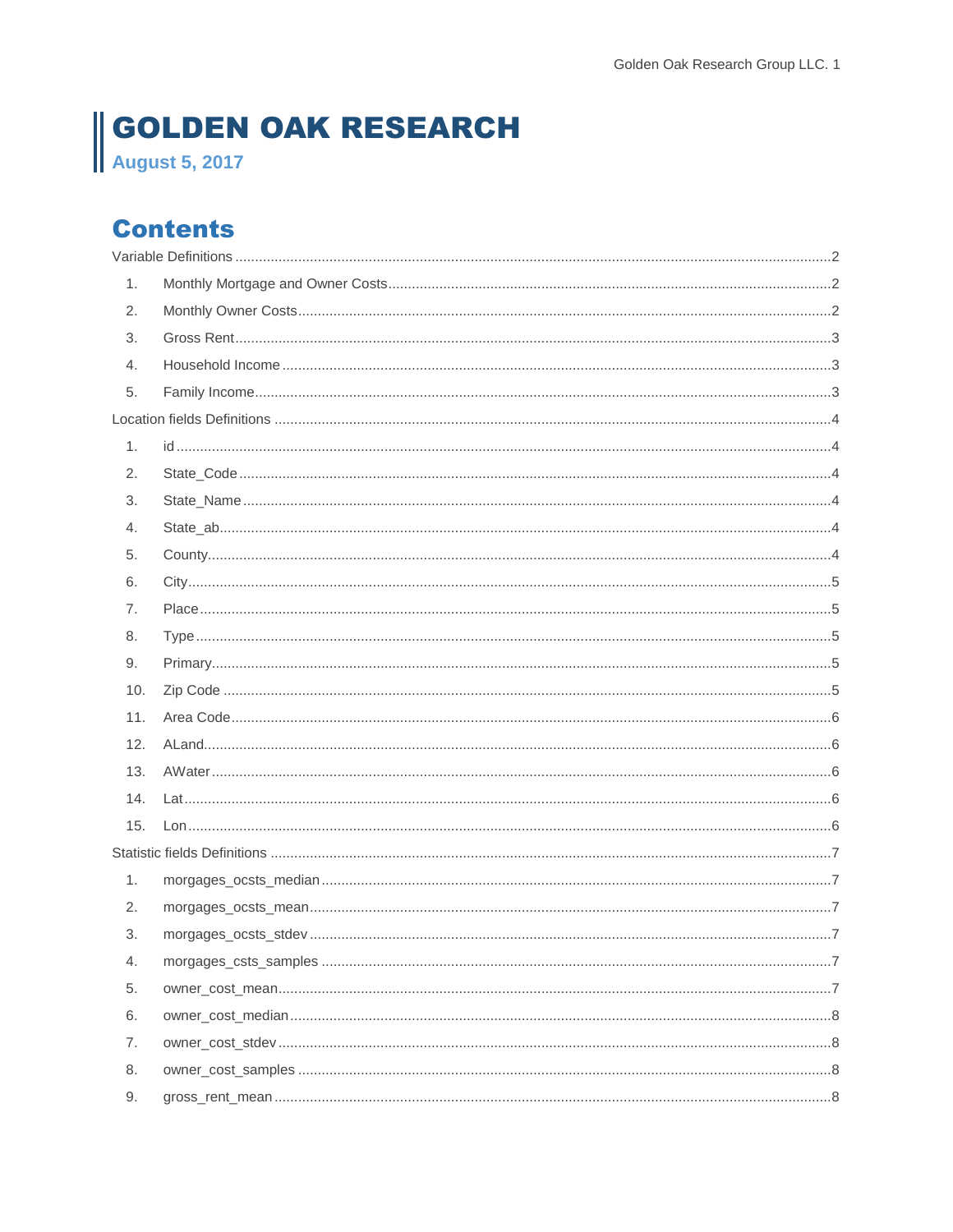| 19. |  |
|-----|--|
|     |  |
|     |  |

# <span id="page-1-0"></span>**VARIABLE DEFINITIONS**

## <span id="page-1-1"></span>**1. Monthly Mortgage and Owner Costs**

Sum of payments for mortgages, deeds of trust, contracts to purchase, or similar debts on the property (including payments for the first mortgage, second mortgages, home equity loans, and other junior mortgages); real estate taxes; fire, hazard, and flood insurance on the property; utilities (electricity, gas, and water and sewer); and fuels (oil, coal, kerosene, wood, etc.). It also includes, where appropriate, the monthly condominium fee for condominiums and mobile home costs (installment loan payments, personal property taxes, site rent, registration fees, and license fees). Selected monthly owner costs were tabulated for all owner-occupied units, and usually are shown separately for units "with a mortgage" and for units "without a mortgage.

## <span id="page-1-2"></span>**2. Monthly Owner Costs**

Sum of payments for mortgages, deeds of trust, contracts to purchase, or similar debts on the property (including payments for the first mortgage, second mortgages, home equity loans, and other junior mortgages); real estate taxes; fire, hazard, and flood insurance on the property; utilities (electricity, gas, and water and sewer); and fuels (oil, coal, kerosene, wood, etc.). It also includes, where appropriate, the monthly condominium fee for condominiums and mobile home costs (installment loan payments, personal property taxes, site rent, registration fees, and license fees). Selected monthly owner costs were tabulated for all owner-occupied units, and usually are shown separately for units "with a mortgage" and for units "without a mortgage.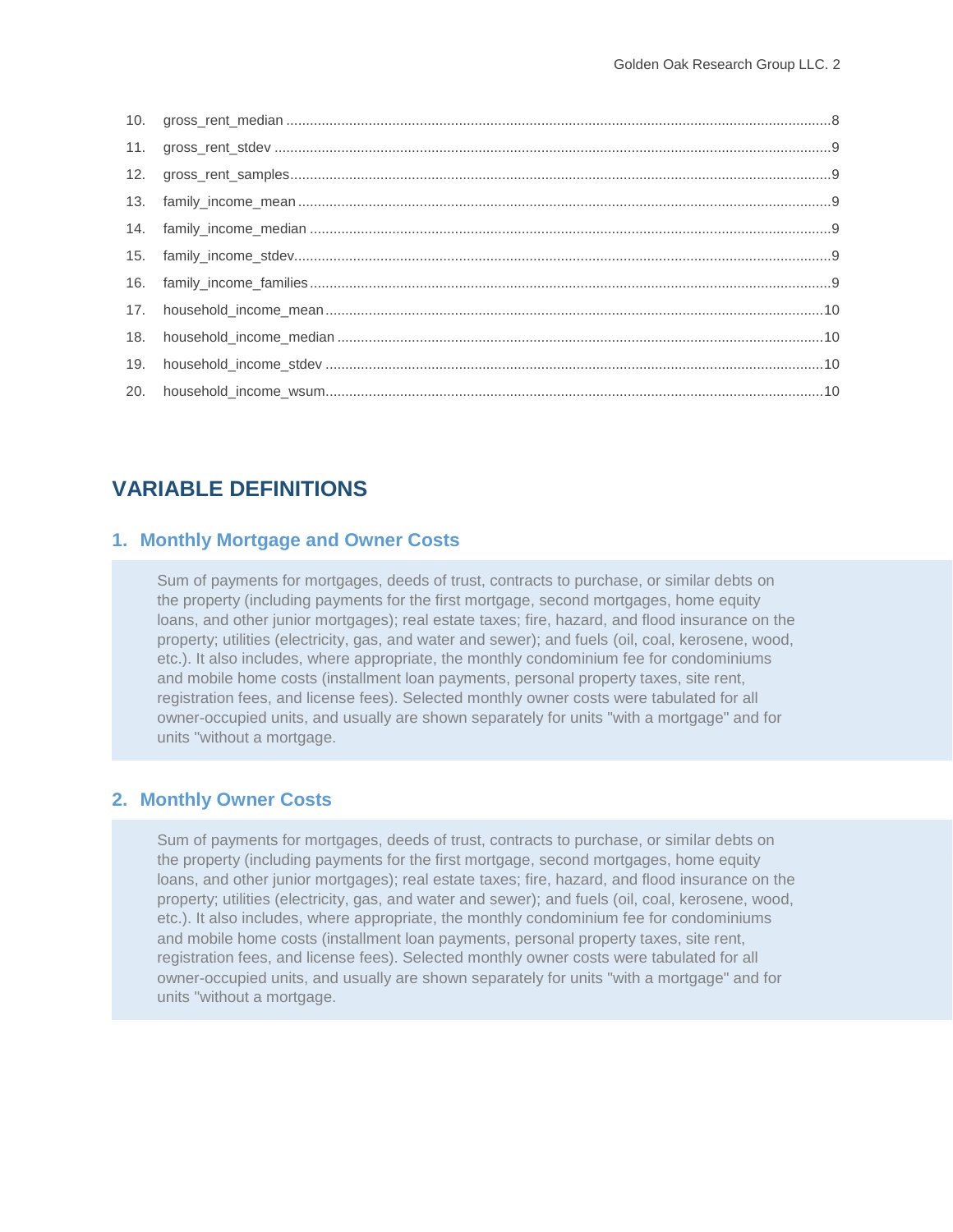## <span id="page-2-0"></span>**3. Gross Rent**

Gross rent is the contract rent plus the estimated average monthly cost of utilities (electricity, gas, and water and sewer) and fuels (oil, coal, kerosene, wood, etc.) if these are paid by the renter (or paid for the renter by someone else). Gross rent is intended to eliminate differentials that result from varying practices with respect to the inclusion of utilities and fuels as part of the rental payment. The estimated costs of water and sewer, and fuels are reported on a 12-month basis but are converted to monthly figures for the tabulations.

## <span id="page-2-1"></span>**4. Household Income**

Household Income includes the sum of the householder and all other individuals +15 years whom reside in the household, whether they are related to the householder or not. Because many households consist of only one person, average household income is usually less than average family income. Although the household income statistics cover the past 12 months, the characteristics of individuals and the composition of households refer to the time of interview. Thus, the income of the household does not include amounts received by individuals who were members of the household during all or part of the past 12 months if these individuals no longer resided in the household at the time of interview. Similarly, income amounts reported by individuals who did not reside in the household during the past 12 months but who were members of the household at the time of interview are included. However, the composition of most households was the same during the past 12 months as at the time of interview.

## <span id="page-2-2"></span>**5. Family Income**

Family income includes, the incomes of all members +15 years of age related to the householder are summed and treated as a single amount. Although the family income statistics cover the past 12 months, the characteristics of individuals and the composition of families refer to the time of interview. Thus, the income of the family does not include amounts received by individuals who were members of the family during all or part of the past 12 months if these individuals no longer resided with the family at the time of interview. Similarly, income amounts reported by individuals who did not reside with the family during the past 12 months but who were members of the family at the time of interview are included. However, the composition of most families was the same during the past 12 months as at the time of interview.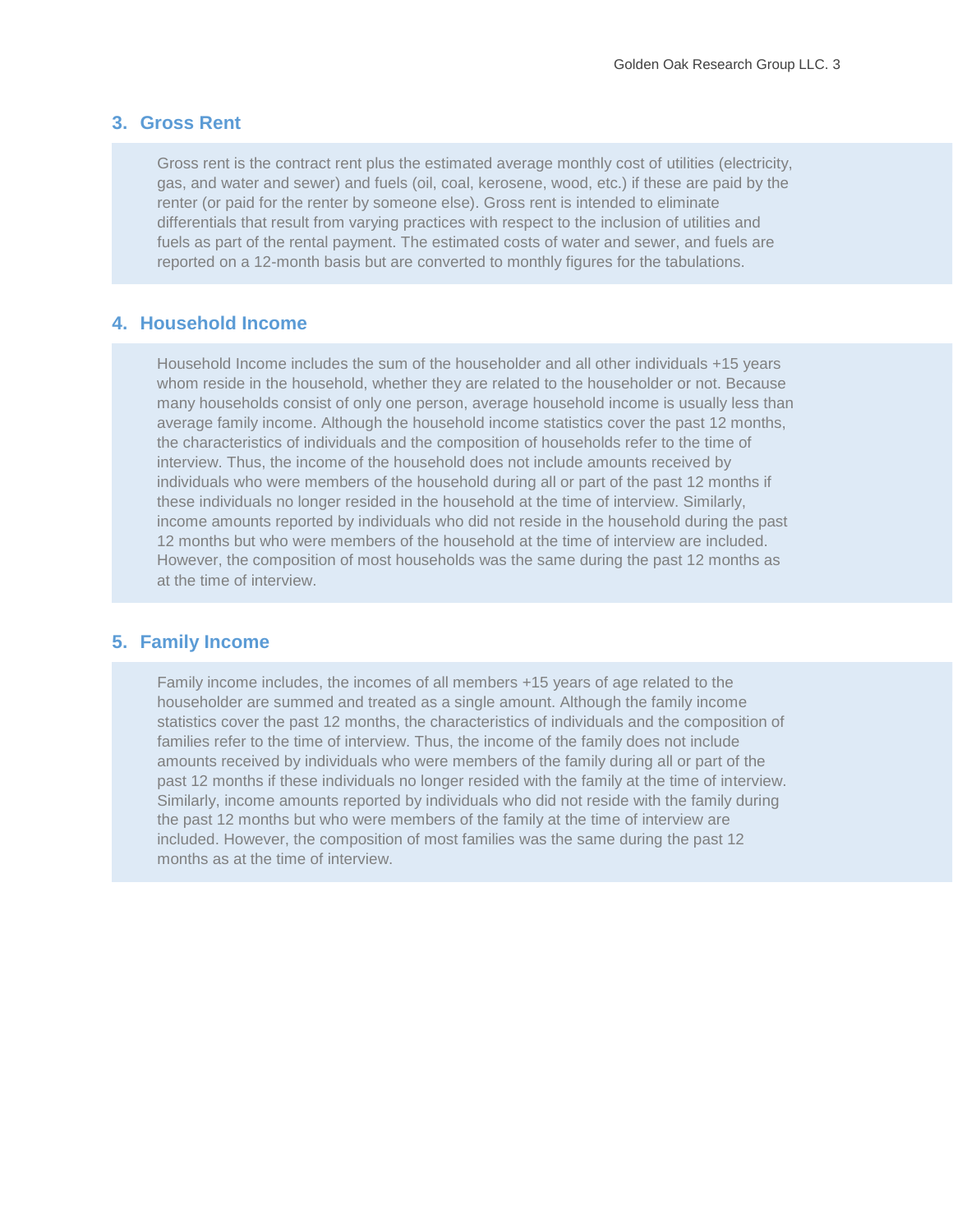# <span id="page-3-0"></span>**LOCATION FIELDS DEFINITIONS**

# <span id="page-3-1"></span>**1. id**

Type: Character

Description: The ID of the location of which you are analyzing. ID location compatible across all Golden Oak Research Locations.

Example: 0101909

## <span id="page-3-2"></span>**2. State\_Code**

Type: Character

Description: The state code reported by the U.S. Census Bureau for the specified geographic location.

Example: 01 (State: Alabama)

## <span id="page-3-3"></span>**3. State\_Name**

Type: Character

Description: The state name reported by the U.S. Census Bureau for the specified geographic location.

Example: Alabama

### <span id="page-3-4"></span>**4. State\_ab**

### Type: Character

Description: The abbreviated state name reported by the U.S. Census Bureau for the specified geographic location.

Example: AL

## <span id="page-3-5"></span>**5. County**

#### Type: Character

Description: The county name reported by the U.S. Census Bureau for the specified geographic location.

Example: Calhoun County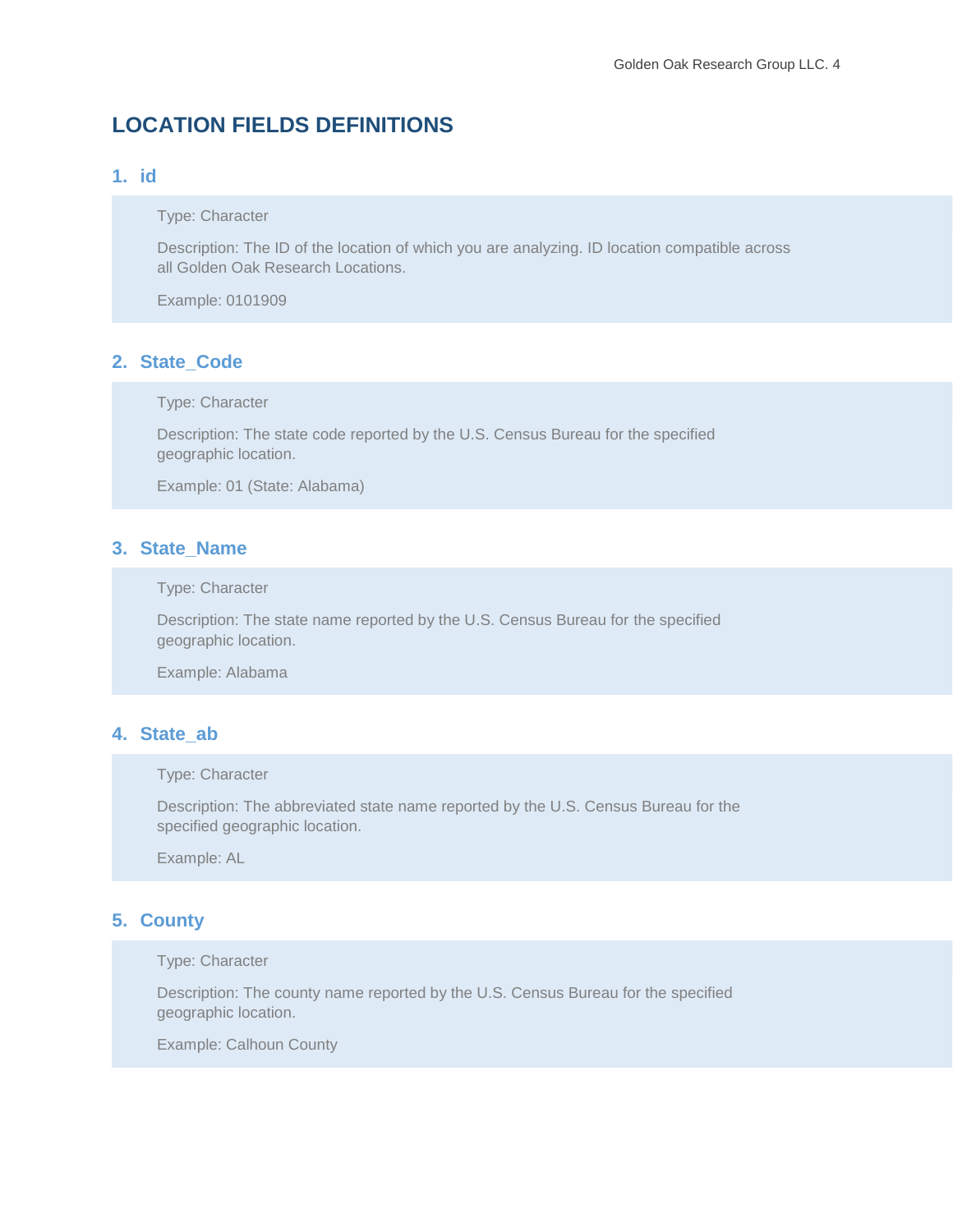## <span id="page-4-0"></span>**6. City**

Type: Character

Description: The city name reported by the U.S. Census Bureau for the specified geographic location.

Example: Alexandria

## <span id="page-4-1"></span>**7. Place**

Type: Character (Categorical)

Description: The place name reported by the U.S. Census Bureau for the specified geographic location.

Example: Alexandria

# <span id="page-4-2"></span>**8. Type**

Type: Character (Categorical)

Description: The place Type reported by the U.S. Census Bureau for the specified geographic location.

Example: CPD

## <span id="page-4-3"></span>**9. Primary**

Type: Character (Categorical)

Description: Defines whether the location is a geographic location or a track and block group.

Example: Place

# <span id="page-4-4"></span>**10.Zip Code**

Type: Character

Description: The zip code reported by the U.S. Census Bureau of the closest geographic location with a zip code information.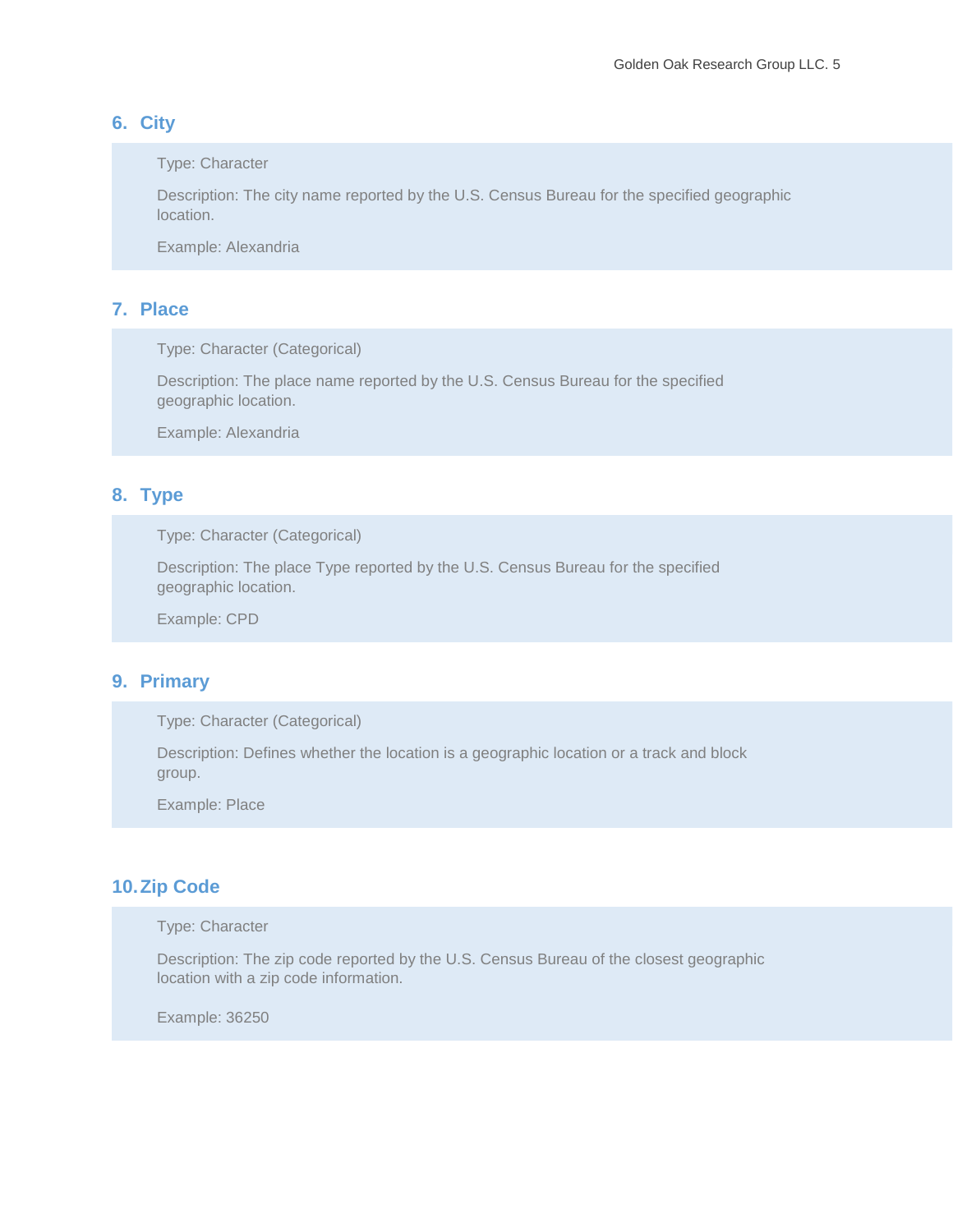# <span id="page-5-0"></span>**11.Area Code**

Type: Character

Description: The area code reported by the U.S. Census Bureau of the closest geographic location with area code information.

Example: 256

# <span id="page-5-1"></span>**12.ALand**

Type: Double

Description: The Square area of land at the geographic or track location.

Example: 28834974

# <span id="page-5-2"></span>**13.AWater**

Type: Double

Description: The Square area of water at the geographic or track location.

Example: 33099

# <span id="page-5-3"></span>**14.Lat**

Type: Double

Description: The latitude of the of the specified geographic location.

Example: 33.760819

# <span id="page-5-4"></span>**15.Lon**

Type: Double

Description: The longitude of the specified geographic location.

Example: -86.872008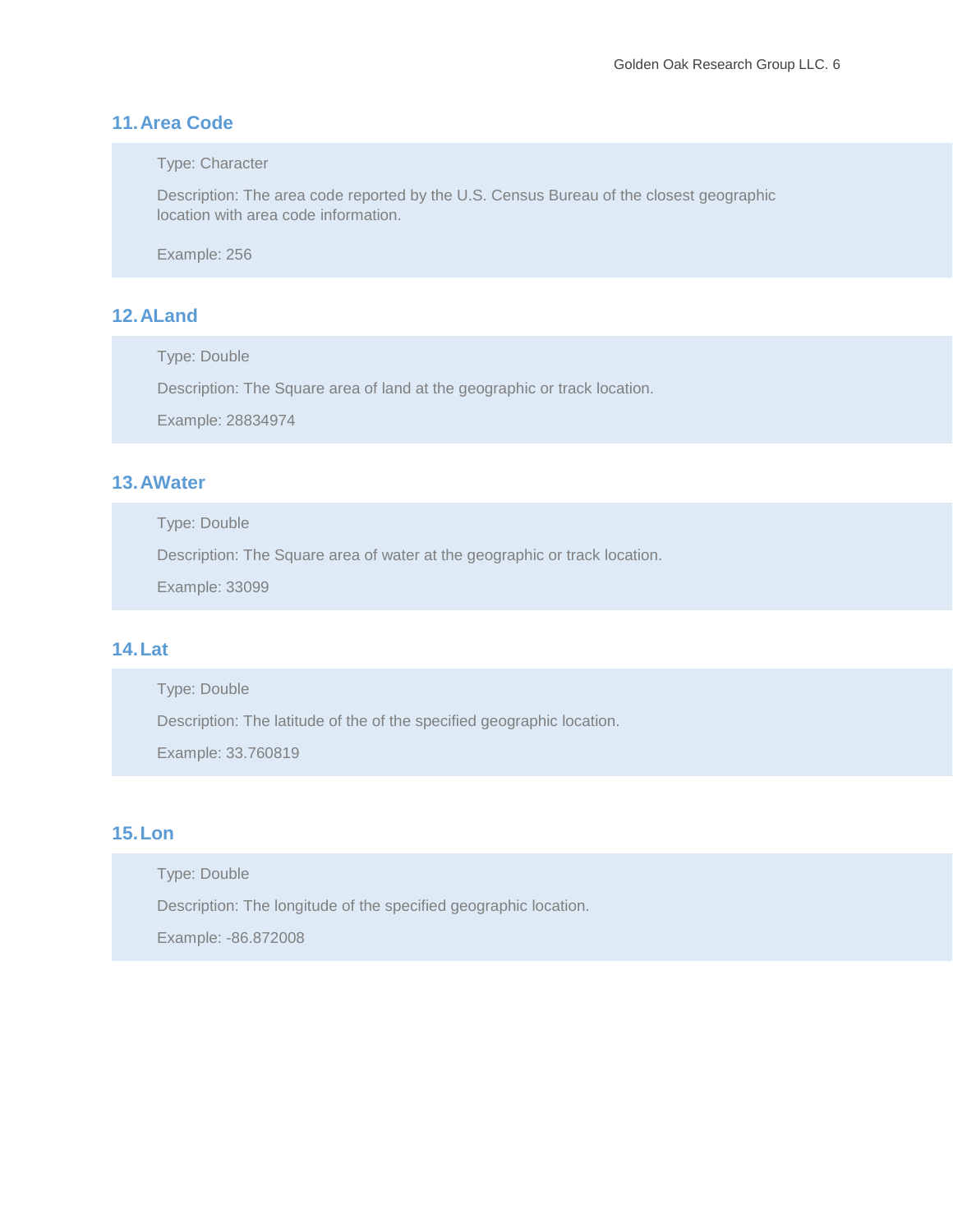# <span id="page-6-0"></span>**STATISTIC FIELDS DEFINITIONS**

## <span id="page-6-1"></span>**1. morgages\_ocsts\_median**

#### Type: Double

Description: The Monthly Mortgage and Owner Costs of specified geographic location.

Example: 1208

## <span id="page-6-2"></span>**2. morgages\_ocsts\_mean**

Type: Double

Description: The median Monthly Mortgage and Owner Costs of the specified geographic location.

Example: 16686

## <span id="page-6-3"></span>**3. morgages\_ocsts\_stdev**

Type: Double

Description: The standard deviation of the Monthly Mortgage and Owner Costs for a specified geographic location.

Example: 568

## <span id="page-6-4"></span>**4. morgages\_csts\_samples**

Type: Double

Description: The number of samples used in the statistical calculations

Example: 3

## <span id="page-6-5"></span>**5. owner\_cost\_mean**

Type: Double Description: The mean Monthly Owner Costs of specified geographic location. Example: 93216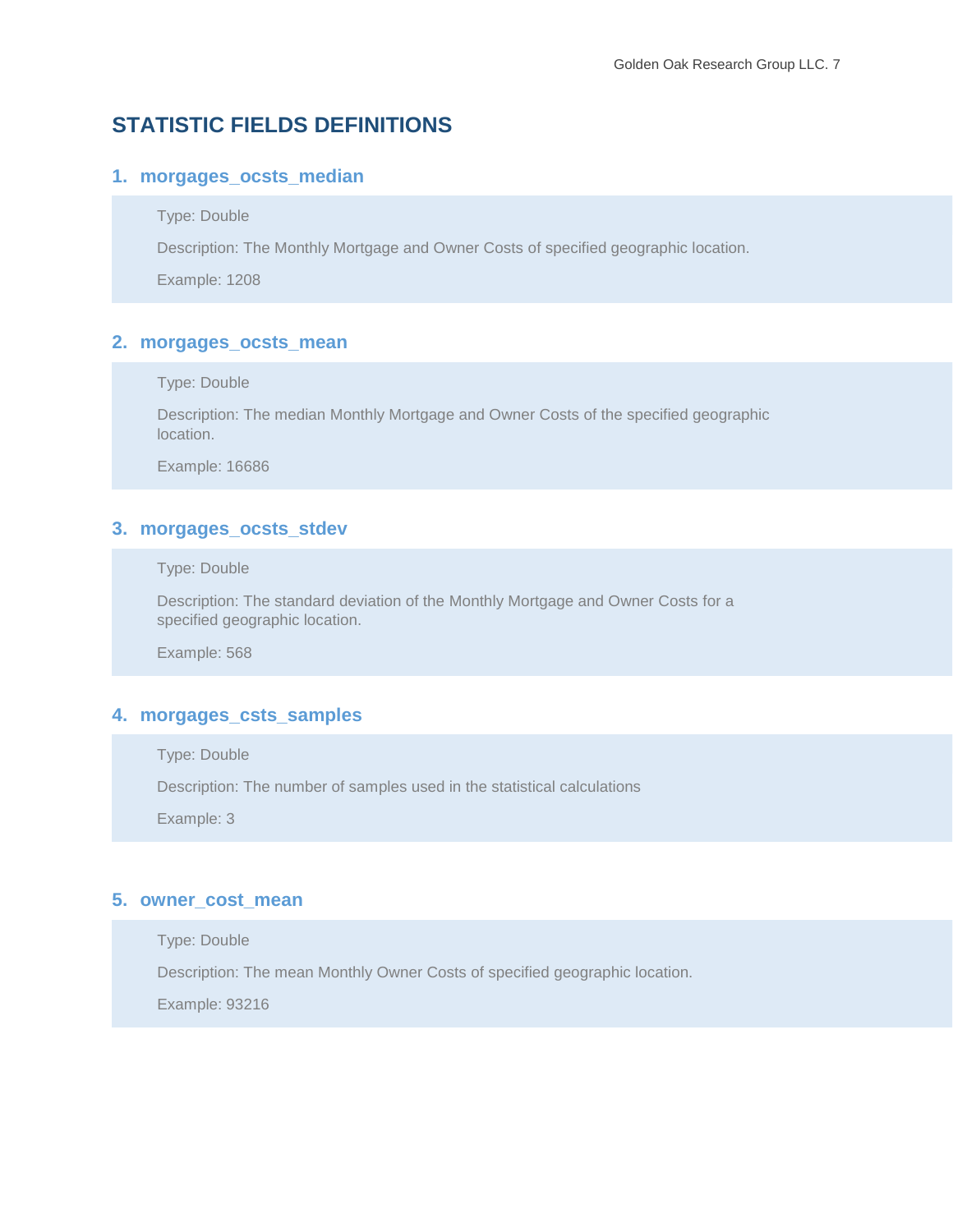## <span id="page-7-0"></span>**6. owner\_cost\_median**

Type: Double

Description: The median Monthly Owner Costs of a specified geographic location.

Example: 35735

## <span id="page-7-1"></span>**7. owner\_cost\_stdev**

Type: Double

Description: The standard deviation of the Monthly Owner Costs of a specified geographic location.

Example: 92686

## <span id="page-7-2"></span>**8. owner\_cost\_samples**

Type: Double

Description: The samples used in the calculation of the Monthly Owner Costs statistics.

Example: 35735

### <span id="page-7-3"></span>**9. gross\_rent\_mean**

Type: Double

Description: The mean gross rent of the specified geographic location.

Example: 734

## <span id="page-7-4"></span>**10.gross\_rent\_median**

Type: Double Description: The mean gross rent of the specified geographic location.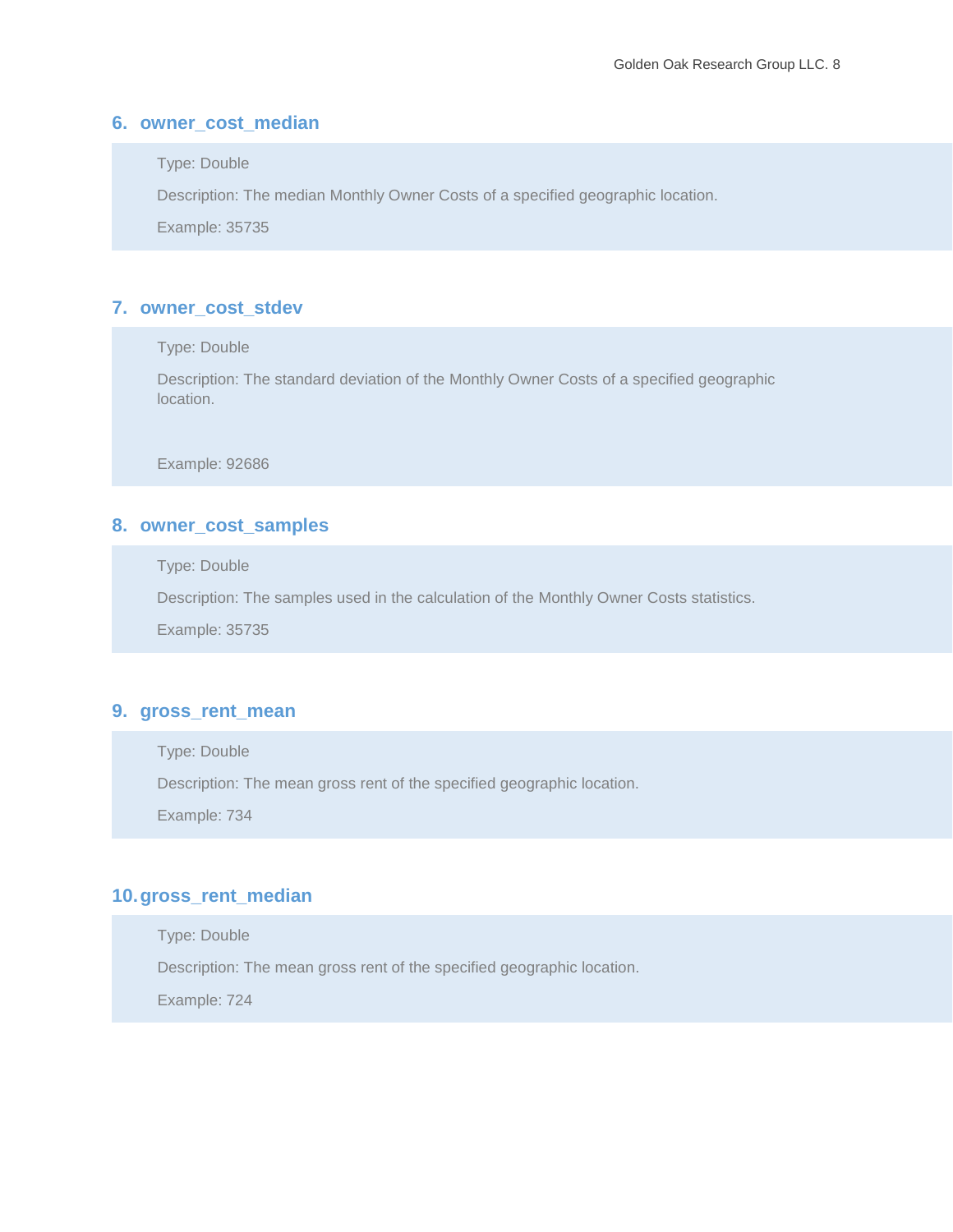## <span id="page-8-0"></span>**11.gross\_rent\_stdev**

Type: Double

Description: The standard deviation of the gross rent for the specified geographic location.

Example: 232

## <span id="page-8-1"></span>**12.gross\_rent\_samples**

Type: Double

Description: The number of gross rent records used in the statistical calculations

Example: 355

## <span id="page-8-2"></span>**13.family\_income\_mean**

Type: Double

Description: The mean family income of the specified geographic location.

Example: 93216

## <span id="page-8-3"></span>**14.family\_income\_median**

Type: Double

Description: The median family income of the specified geographic location.

Example: 92686

## <span id="page-8-4"></span>**15.family\_income\_stdev**

Type: Double

Description: The standard deviation of the family income for the specified geographic location.

Example: 35735

## <span id="page-8-5"></span>**16.family\_income\_families**

Type: Double

Description: The number of families used in the statistical calculations